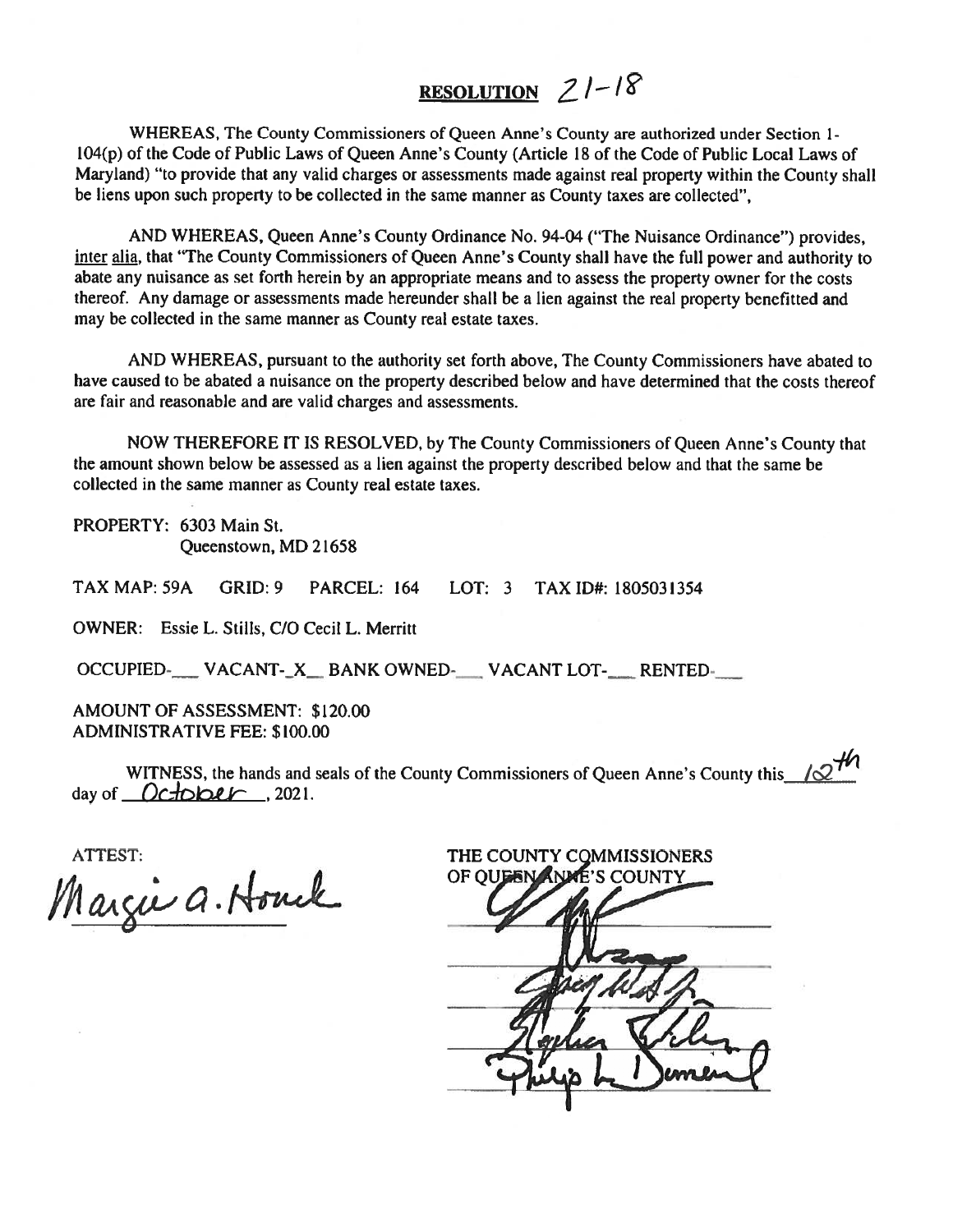

### DEPARTMENT OF PLANNING & ZONING

110 Vincit St., Suite 104 Centreville, MD 21617

Telephone Planning: (410) 758-1255 Fax Planning: (410) 758-2905 Telephone Permits: (410) 758-4088 Fax Permits: (410) 758-3972

County Commissioners: James J. Moran. At Large Jack N. Wilson. Jr.. District I Stephen Wilson. District 2 Philip L. Dumenil, District 3. Christopher M. Corchiarino, District 4

To: County Commissioners

#### ACTION ITEM

From: Vivian J. Swinson Zoning Administrator

Date: October 5, 2021

RE: Map 59A, Grid 9, Parcel 164 (6303 Main St. Queenstown, MD 21658)

On September 9, 2021, an independent contractor hired by the Zoning Office cut the grass at the above referenced address after the property owner ignored repeated attempts by the Zoning Inspector to ge<sup>t</sup> the site to comply with Queen Anne's County Code *Chapter 19 Article II* § 19-2.L.(2) which states: A person may not allow any vegetation to grow higher than <sup>12</sup> inches on any lot or parce<sup>l</sup> that is: (a) Less than three acres in size; and (b) located in an approved or recorded residential subdivision or any part of which is within 200 feet of <sup>a</sup> neighboring residence.

Attached is the Resolution to <sup>p</sup>lace <sup>a</sup> lien on the subject property so the County can be reimbursed for the cost of the grass cutting.

#### Recommended Action:

<sup>I</sup> move that we approve the Resolution to place <sup>a</sup> lien on the property located at 6303 Main St. Queenstown, MD 21658 in the amount of \$220.00.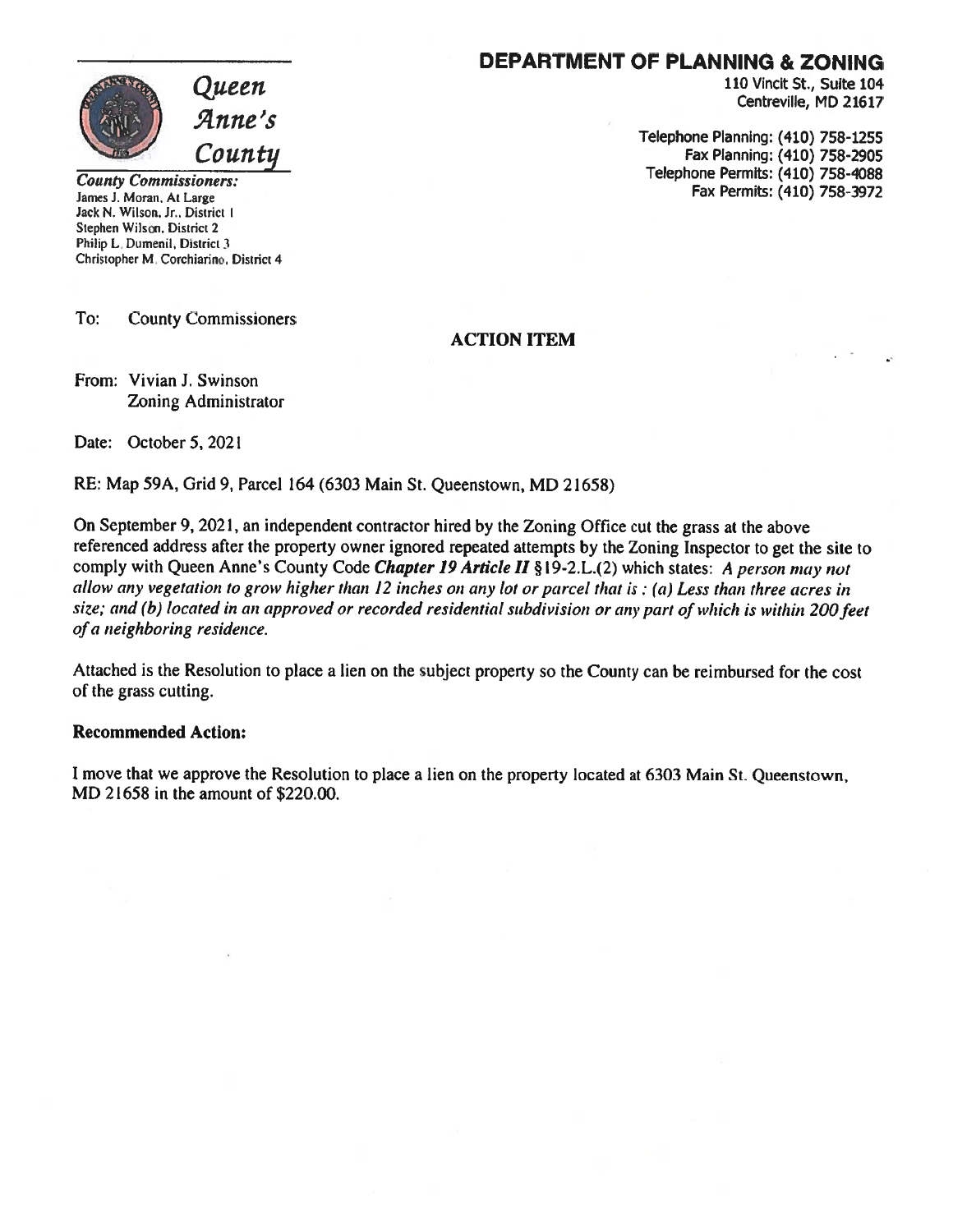

#### DEPARTMENT OF PLANNING & ZONING

110 Vincit St., Suite 104 Centreville, MD 21617

Telephone Planning: (410) 758-1255 Fax Planning: (410) 758-2905 Telephone Permits: (410) 758-4088 Fax Permits: (410) 758-3972

County Commissioners: James J. Moran, At Large Jack N. Wilson, Jr.. District I Stephen Wilson, District 2 Philip L. Dumenil, District 3 Christopher M. Corchiarino, District 4

September 14, 2021

Essie L. Stills C/O Cecil L. Merritt P.O. Box 472 Grasonville, MD 21638

#### RE: Tax Map 59A, Parcel 164 (6303 Main St. Queenstown, MD 21658) Grass

To Whom It May Concern:

Queen Anne's County hired an independent contractor to mow the grass on the property referenced above. Attached is <sup>a</sup> copy of the bill.

Therefore, you have twenty (20) days from the date of this letter to pay the \$120.00 bill, plus an administrative fee of \$100.00 for a total of \$220.00. Failure to pay the full amount will result in a lien being placed against your property. Please make the *check payable to the Queen Anne's County Commissioners* and mail it to the Dept. of Planning and Zoning 110 Vincit St., Suite 104, Centreville, MD 21617.

<sup>I</sup> can be reached at 410-758-4088 Monday through Friday from 8:00am to 10:00am if you need to contact me. Thank you for your time in this matter.

Sincerely,

Joe Pippin Zoning/Nuisance Inspector

 $chek$  on  $Oe^+$  4th

Attachments: Invoice: Callahan's Lawn Care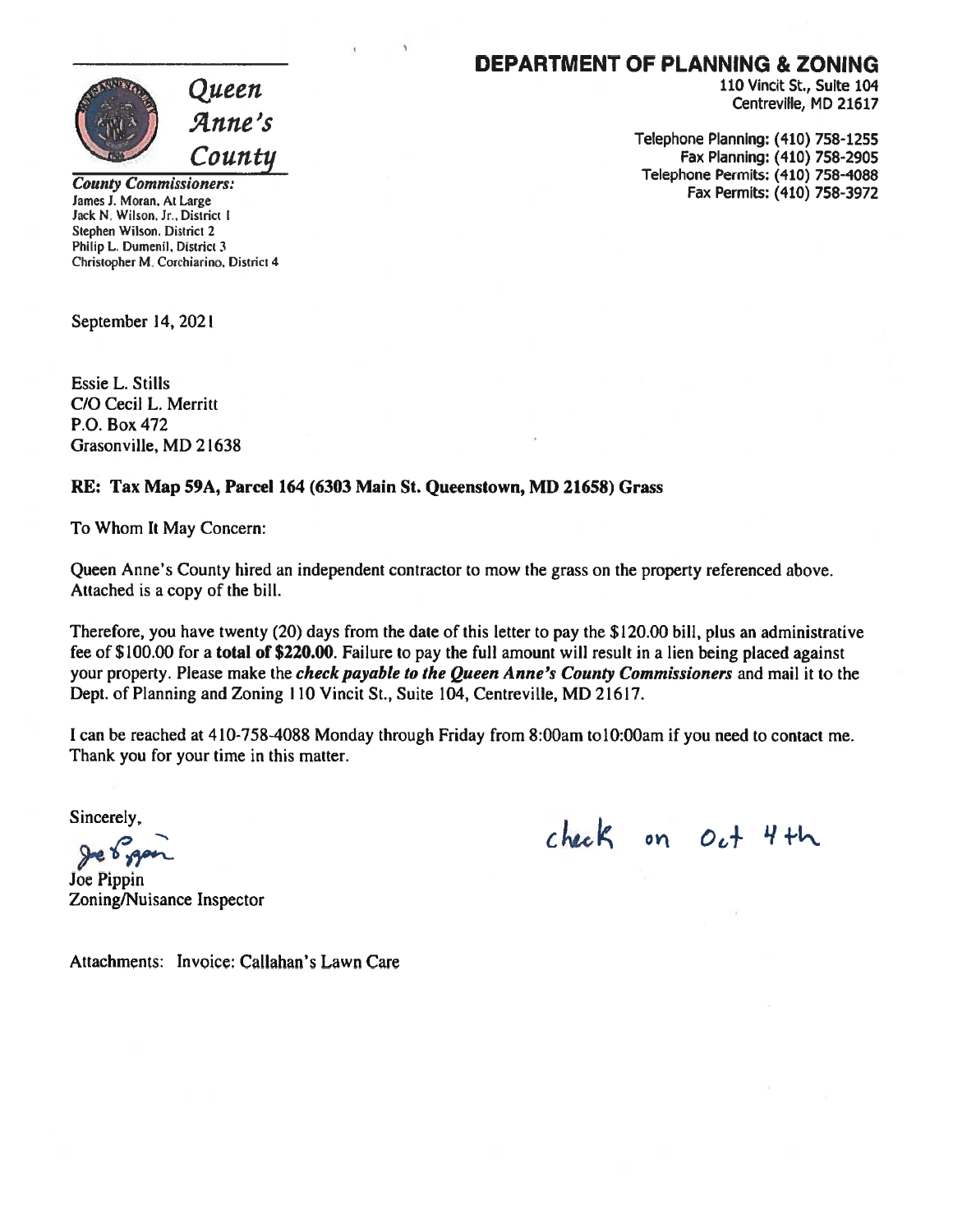# Callahan's Lawn Care P.O. Box 241 Queenstown, MD 21658

 $\mathbf{v} = \mathbf{v}$ 

## BILL TO

Queen Annes County Att. Vivian Swinson 110 Vincit street Suite 104 Centreville, MD 21617

|                              |                                        |                 | <b>TERMS</b>  |
|------------------------------|----------------------------------------|-----------------|---------------|
|                              |                                        |                 |               |
| <b>ITEM</b>                  | <b>DESCRIPTION</b>                     | <b>SERVICED</b> | <b>AMOUNT</b> |
| cut                          | 6303 main street<br>cut overgrown lawn | 9/9/2021        | 120.00        |
|                              |                                        |                 |               |
|                              |                                        |                 |               |
|                              |                                        |                 |               |
|                              |                                        |                 |               |
|                              |                                        |                 |               |
| Thank you for your business. |                                        | <b>Total</b>    | \$120.00      |

# **Invoice**

| <b>DATE</b> | <b>INVOICE#</b> |
|-------------|-----------------|
| 9/13/2021   | 8301            |

| amount enclosed |  |  |
|-----------------|--|--|
|                 |  |  |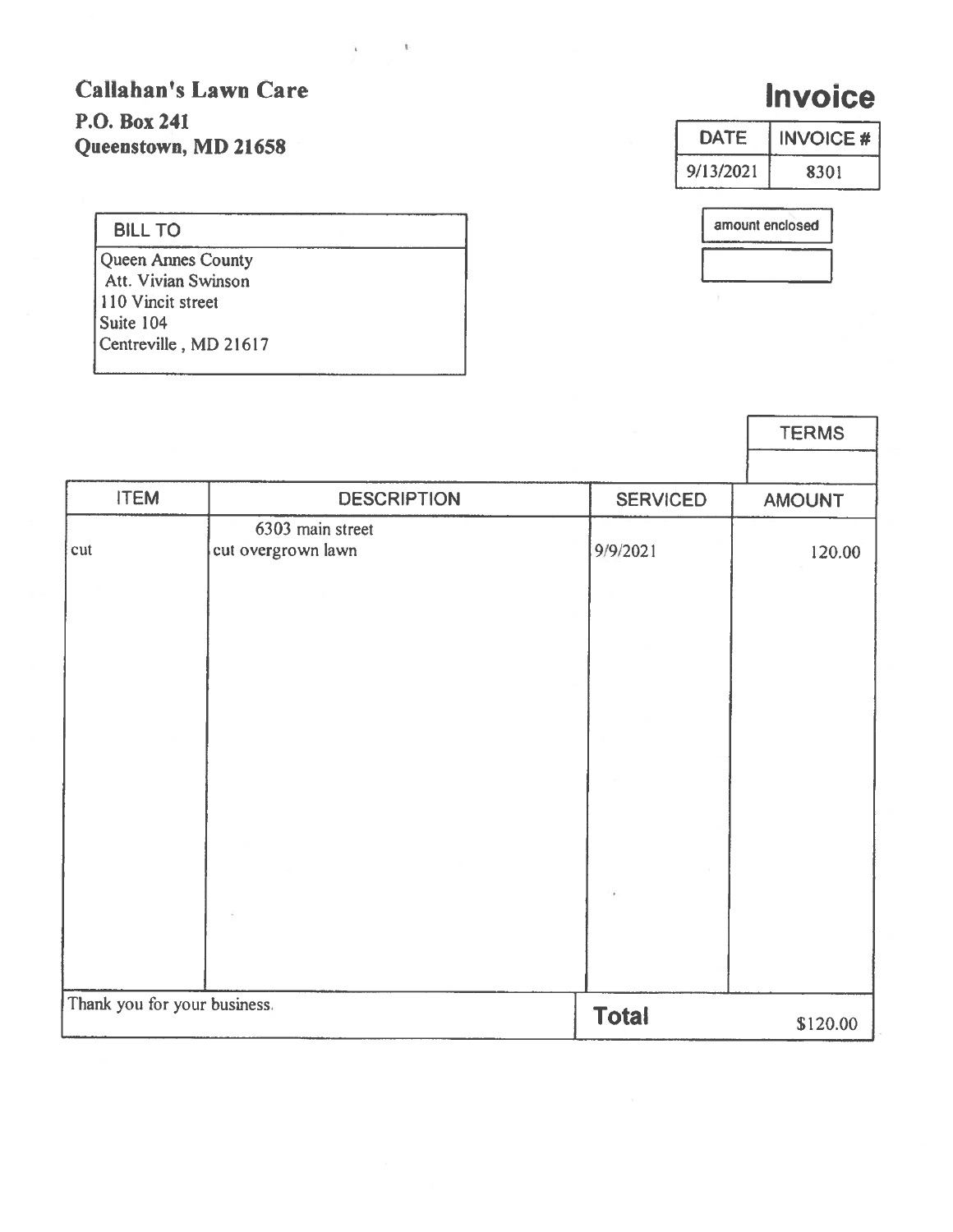

### DEPARTMENT OF PLANNING & ZONING

110 Vincit St., Suite 104 Centreville, MD 21617

Telephone Planning: (410) 758-1255 Fax Planning: (410) 758-2905 Telephone Permits: (410) 758-4088 Fax Permits: (410) 758-3972

County Commissioners: James J. Moran. At Large Jack N. Wilson, Jr., District I Sephen Wilson, District 2 Philip L. Dumenil. District 3 Christopher M Corchiarino. District 4

September 1, 2021

Essie L. Stills C/O Cecil L. Merritt P.O. Box 472 Grasonville, MD 21638

RE: Tax Map 059A, Parcel 0164 (6303 Main St. Queenstown, MD 21658) Grass

To Whom It May Concern:

During an investigation of <sup>a</sup> nuisance complaint on your property, <sup>I</sup> have determined that you are in violation of Queen Anne's County Code Chapter 19 Article II §19-2 L. (2) which states: A person may not allow any vegetation to grow higher than 12 inches on any lot or parcel that is: (a) Less than three acres in size; and (b) located in an approved or recorded residential subdivision or any part of which is within 200 feet of a neighboring residence.

You have 7 days from the date of this letter to address the violation. You must mow the entire yard. If the grass is not cut, you may be issued a citation or Queen Anne's County may hire an independent contractor to cut the grass. Failure to pay the cost of the grass cutting within <sup>20</sup> days will result in <sup>a</sup> lien being <sup>p</sup>laced against your property.

Ican be reached at 410-758-4088 Monday thru Friday from 8am to lOam if you need to contact me.

Sincerely,

Je Bygan

Joe Pippin Zoning and Nuisance Inspector

c)'  $check$  Sept. ordered mowed Jept.